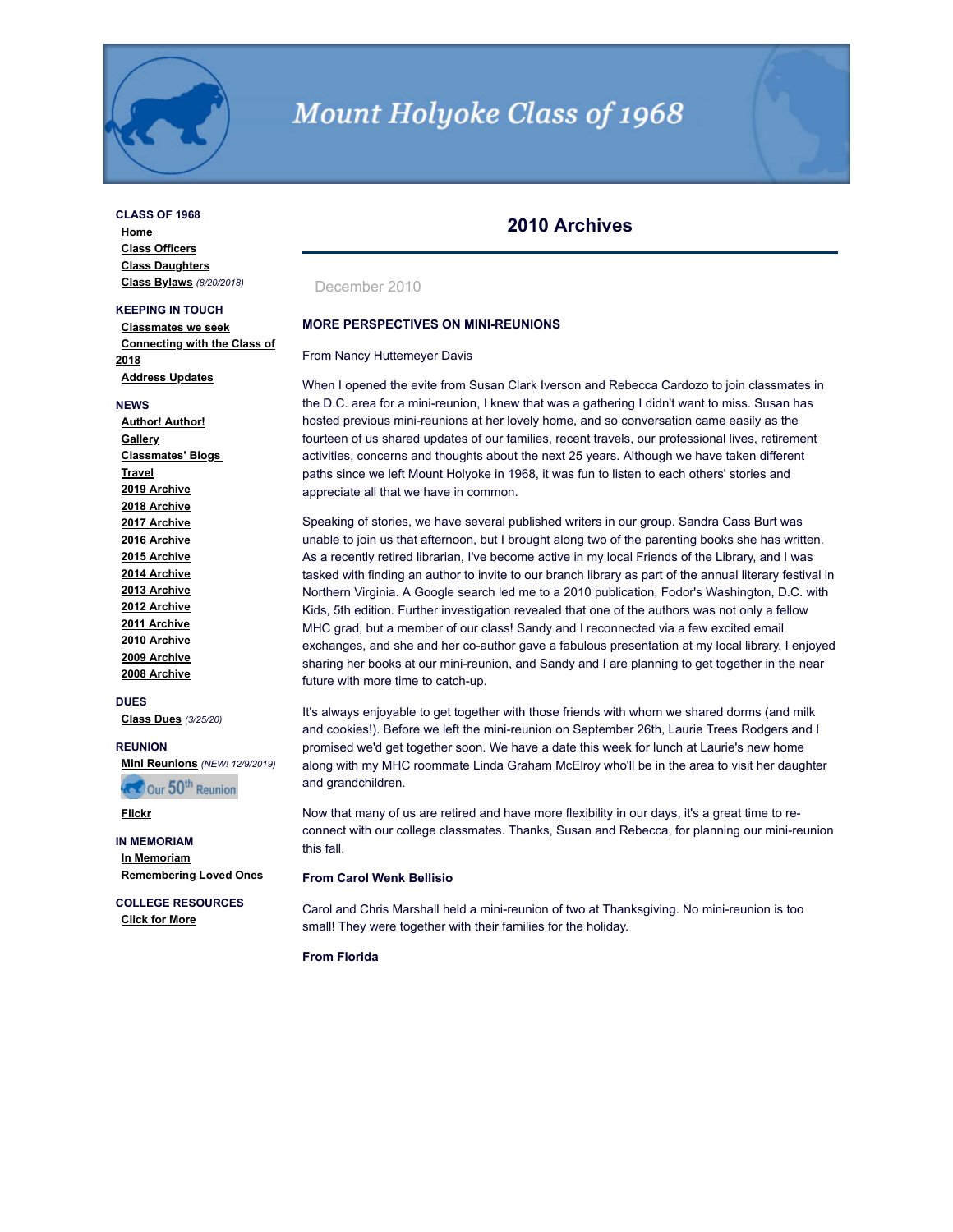

Here are (from left) Susan Graham Simpson, Suzanne Lenz Janney, Paula Braga Leidich, and Jill Wannemacher, classmates who joined the Floridian mini-reunion. They gathered at the Orlando Museum of Art to see the seasonal Festival of Trees. Some traveled a 3-hour drive each way. The conversation and camaraderie flowed as we marked Founder's Day, remembering Mary Lyon. We thank Jill's husband Jon Ebacher for taking this picture! As Jill Wannemacher said, "What a fabulous way to get re-acquainted with people you once knew but haven't seen or talked with since graduation. The years fell away quickly, and I was reminded of why I always liked these women who were my classmates so much."

November 2010

# **PERSPECTIVES ON MINI-REUNIONS**

#### From Ginny McNally Tang

Here are some of my thoughts regarding the recent mini reunion at Betsy Beth's house in Princeton, MA. What a great gathering!

It was Betsy who suggested that I carpool with Susan Nettleton. I didn't know Sue, but after a quick Google search, I was surprised to find that she lived in Bedford too. (Betsy probably knew this, even if we didn't!) I asked a walking-buddy who lived in the same area, "Do you know Sue Nettleton?" It turned out their husbands were related and they had done some traveling together. She also said that Sue enjoyed aquarobics as do I.

Because Sue had been on vacation all week, it was only a phone call an hour before we left for Beth's that arranged our carpooling. As I pulled into her driveway, we both laughed and laughed, jolted by the recognition that we'd been splashing in the pool together at aquarobics for the last few years! Small world stories are the best -- and the older we get, the more small world stories we have!

# October 2010

Highlights of the Washington, D.C. Metro Area's Class of 1968 Mini-Reunion

If you did not see the Third Quarter Class Eblast, here is news about the first in our series of mini-reunions for the class.

*As Chris Anderson Salmon and Susan Clark Iverson write,*

Fourteen members of the class of '68 enjoyed getting together on Sunday afternoon, September 26th, hosted by Susan Iverson and Rebecca Cardozo in Susan's backyard in northwest Washington, D.C. Attending were:

• Barbara Jager Bass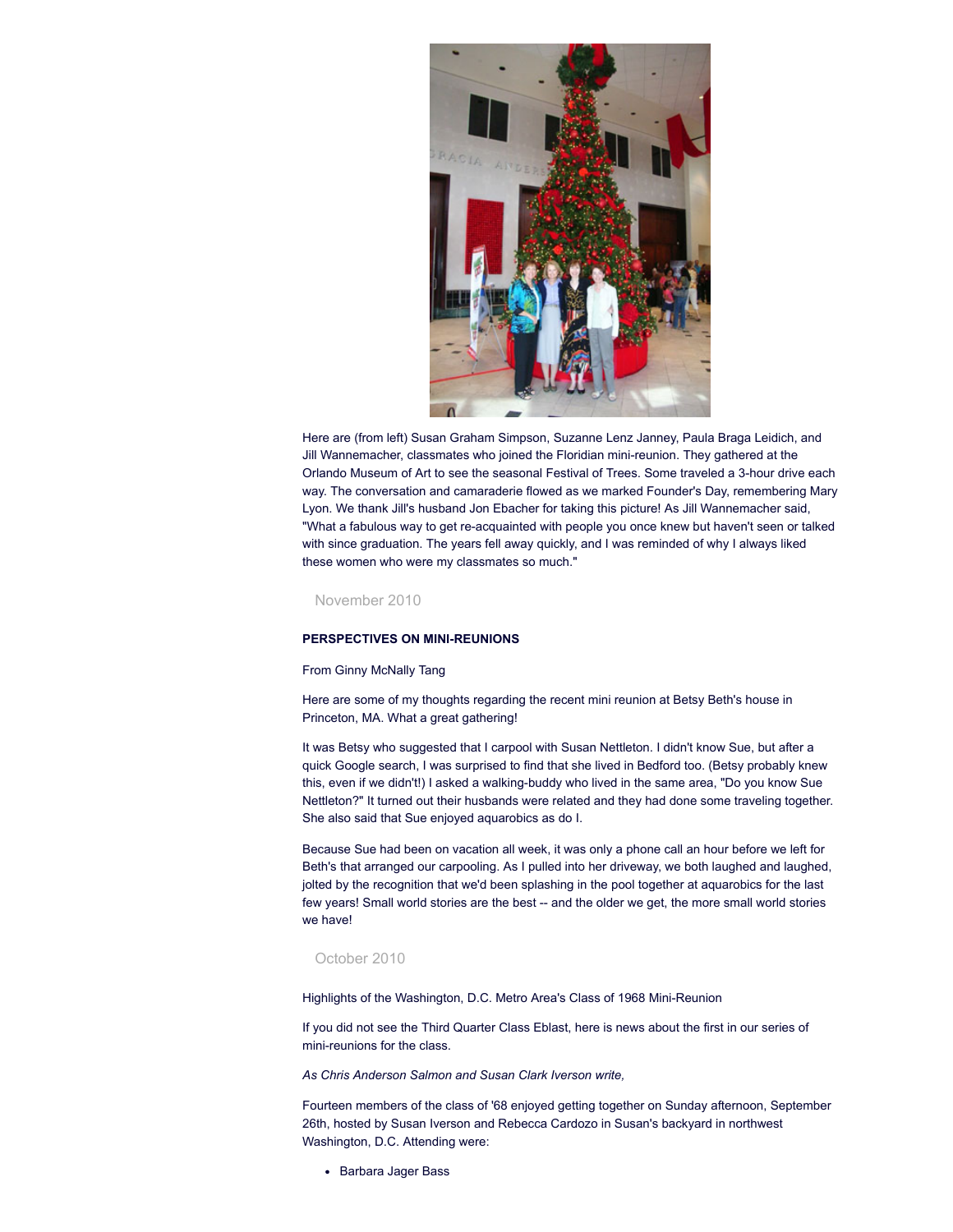- Rebecca Cardozo
- Gail Coleman
- Martha Cowen Cutts
- Nancy Huttemeyer Davis
- Susan Clark Iverson
- Wendy Adler Jordan
- Meg Boyd Meyer
- Margaret Neuse
- Laurie Trees Rodgers
- Leslie Luxemburg Rosenthal
- Chris Anderson Salmon
- Olivia Mellan Shapiro
- Susan Berkowitz Vroman

The invitation had asked us to think about who we were now and how we feel about the next 25 years of our lives. There were both unique experiences and a lot of common ground in our discussions. Although the majority of attendees have retired, a few were still working full time (or more than full time) at highly challenging jobs. Others were working a reduced schedule or volunteering at their former workplaces. Some people had gone back to school, either for enjoyment or to prepare for a second career. Some were looking to take their careers in a new direction or to re-start them in a new location.

The pressures of being the "sandwich generation" were something many of us either had experienced in the past or were currently going through, from caring for aging parents, coping with family illness, or helping with grandchildren.

However, everyone seemed to feel that this stage of life offers many opportunities to do things on one's own schedule, to more fully enjoy our families and everyday pleasures, and to explore interests that may have lain dormant during our working lives. By and large, we feel confident and purposeful about the years ahead.

It was a most enjoyable afternoon, and we encourage our classmates to attend a mini-reunion if there is one in your area or to organize one yourself. Betsy Newcomb Beth and Jacquie Gaudion McClelland are holding a brunch on Sunday, October 24th in the central Massachusetts area. Paula Braga Leidich, Suzanne Lenz Janney and Susan Graham Simpson considered several Florida venues for a mini-reunion and selected the Orlando Museum of Art in Central Florida. The event will take place on Saturday, November 13th. Karen Kunkel West is considering a minireunion in the Syracuse/Rochester, NY area. Please contact Susan Iverson (**[siverson@mindspring.com](mailto:siverson@mindspring.com)**) or Chris Salmon (**[csalmon@nycap.rr.com](mailto:csalmon@nycap.rr.com)**) if you'd like to be put in touch with any of these people or if you're interested in holding a mini-reunion in your locale. We guarantee you'll be glad you did!

Chris Salmon Susan Iverson 2013 Reunion Co-chairs

If you do not receive the quarterly class eblasts or know of a classmate who does not receive them but would like to, please give the email address to our Webmaster Kate at **[kate@gombos.com](mailto:kate@gombos.com?subject=%20MHC1968%20-%20Add%20me%20to%20your%20mailing%20list)** (please enter subject "MHC1968 - Add me to your mailing list").

September 2010, and earlier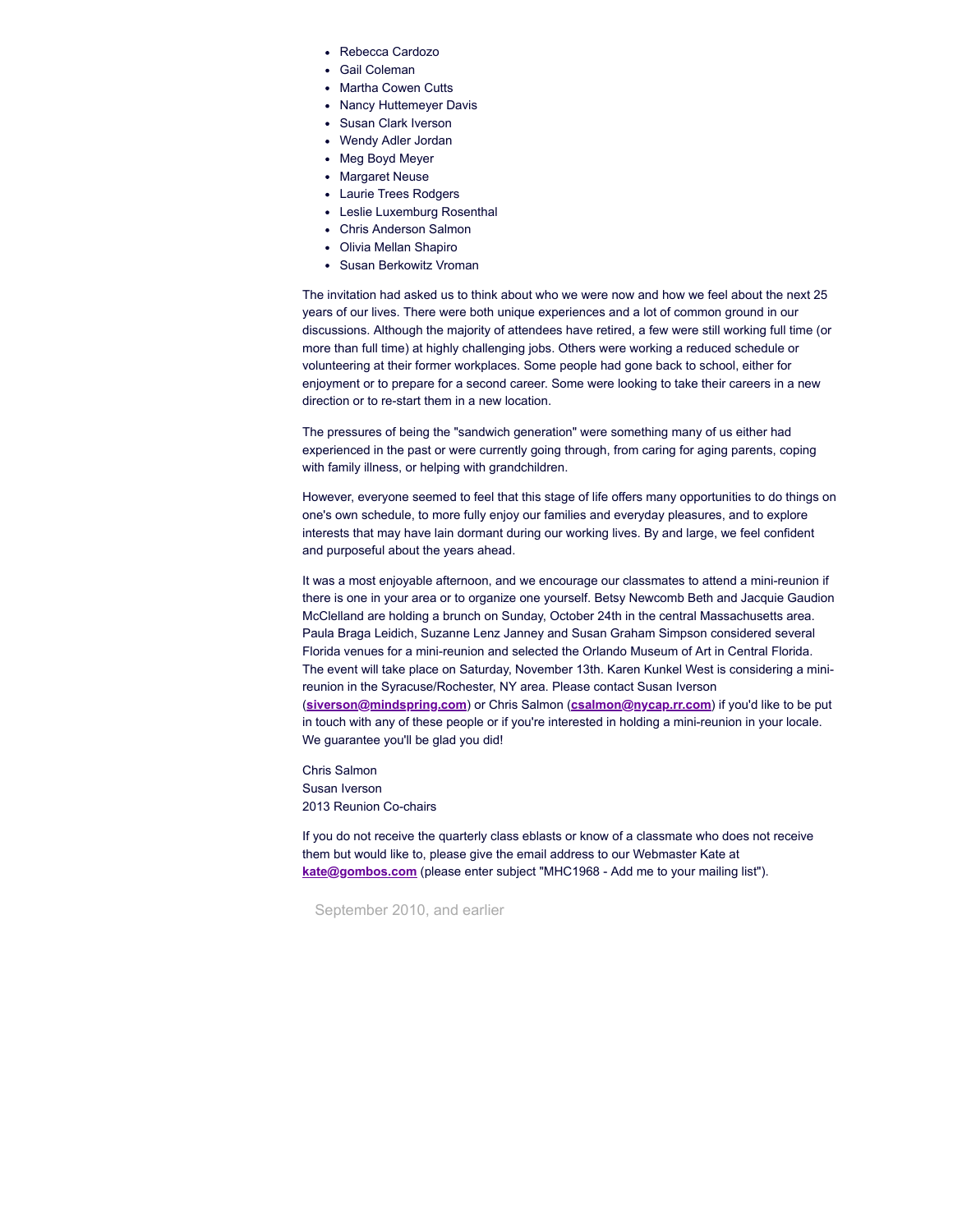

Eileen Sypher's New Book, *Framing a Life, Building a House*

Our classmate Eileen's book has been published by Goose River Press and is available at Amazon and Barnes and Noble. It is a fascinating story about Eileen's own experience. Join in her life-changing discovery. The book is the only full length story of a woman building two houses, a woman unaccustomed to men's tools, a story told from a woman's point of view, and from a lover of literature's point of view!

From the book cover:

"What does it mean to build a house?

How can it change a life?

What happens if the builder is a woman, a teacher and a writer, a woman unaccustomed to tools? How does such a woman come to build at all? What happens, then, if that first house, whose every nail is known, is sold? How does one leave such a house, leave and go on to build another?

This is a building story, but more it is a story of a woman builder and those without whom she could not have built. It is about how building changed not only that woman but also her sense of what a house is, how she came to know that building houses of wood builds the house of the spirit."

# **Classmate Stella Walsh writes:**

## **She tells us of her commitments, including those involving song birds and aquatic birds:**

"I spent 32 years with the Maine Department of Health and Human Services attempting to ameliorate the way money and work are distributed in this cockeyed society of ours. I retired at age 56 and am now doing field work in seabird colonies and at songbird migration banding stations. So I spend most of May and September mist-netting, aging and sexing songbirds and June-August living in a tent on off-shore islands in the Gulf of Maine controlling gulls and working with terns and puffins. Who knew?"

**Ringmaster Eloise Killeffer**

**A tough (circus) act to follow!**

**She retires from her position as President of the New Canaan, CT, Kiwanis Club**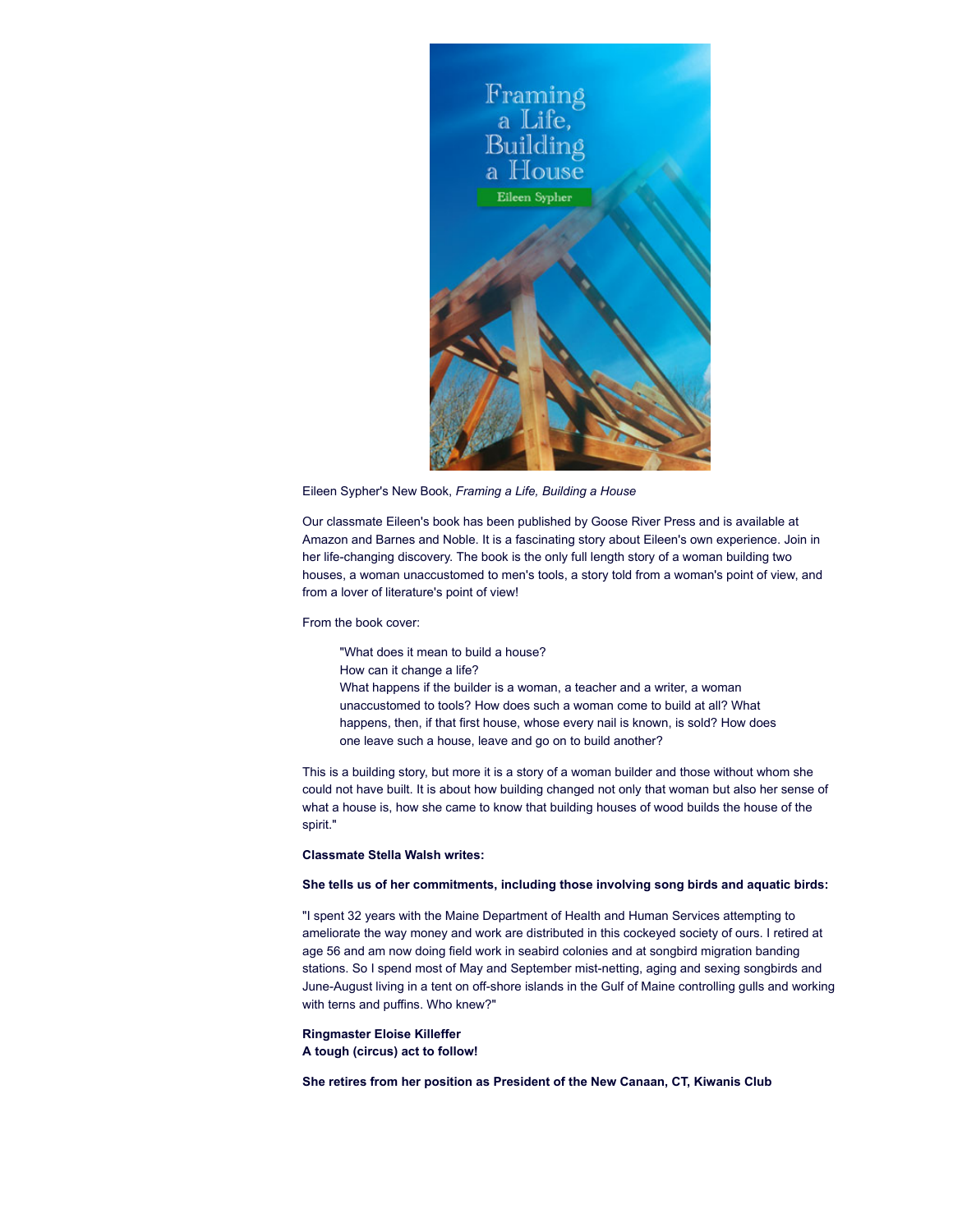

In addition to serving as our illustrious Class Secretary and Scribe, Eloise Prescott Killeffer for the past two years has been President of the Kiwanis Club of New Canaan. This has been a difficult time, with challenges in both membership and fundraising for charitable purposes. President Eloise was able to attract more members, especially those from small businesses, and she used a creative approach to raising money. She joined forces with the circus, selling tickets and more. The New Canaan Patch newspaper featured highlights of her tenure as she handed the reins to her successor, who is also [enthusiastic](http://newcanaan.patch.com/articles/eloise-killeffer-kiwanis-ringmaster-retires) about the club and its future. **You will truly enjoy this article from the Patch website.**

#### **Read a Classmate's Poetry**

Classmate Elizabeth Reeke is a poet and also plays music on the Celtic harp for "little art receptions" and for other audiences. Over the past three years her poetry has been published on the website **<http://www.poetryporch.com/toc.html>**

Of her poems on that website, she says, "My favorite (very contemplative type) poems may be (click on previous issues) 2008 *Song of Towers*; 2009 *Song for the Earth*, and in the new 2010 issue, *Resurrection*.

Click on the website link above to read Elizabeth's poetry and to see her thumbnail biography.

#### **Mary Ann Mears Class of 1968**

Classmate Mary Ann Mears has won the Distinguished Service to the Arts award from the National Governors Association. She was nominated by the Governor of the State of Maryland. Read much more about her exciting award at the website of the Maryland State Arts Council **<http://www.msac.org/detail.cfm?nid=300>**

She has also been identified as one of Maryland's Top 100 Women.

Maryland's Governor O'Malley said, "Mary Ann Mears is a true champion for arts education. She has been a leader in Maryland's arts community for more than 40 years and her relentless advocacy to ensure that every child has the right to an education that includes participating, practicing and perfecting the arts has greatly improved Maryland's quality of life."

Mary Ann, we '68ers congratulate you for making life better for so many people!

# **Mount Holyoke president-elect Lynn Pasquerella '80 answers your questions** 22 January 2010, 1:43 pm

#### **In response to a question about Lynn's field of scholarly expertise:**

Ethics is a branch of philosophy that deals with the study of correct conduct. When I received my Ph.D. in philosophy from Brown University, one of my areas of specialization was ethics. I studied both ethical theory and applied ethics, which centers on how we can apply ethical principles in an attempt to resolve specific moral dilemmas. The dilemmas I focus on in my scholarship relate to medicine, law, and public administration. In particular, I address beginning- and end-of-life issues in medicine and conditions of confinement, or prisoners' rights, in the area of legal ethics. As part of my outreach, I have served on hospital ethics boards and institutional review boards for human-subject research, as well as conducted ethics training for lawyers and public officials. Ethicists are generally considered capable of drawing upon professional expertise in making judgments that are trusted by specific communities, such as the philosophical, medical, or legal community.